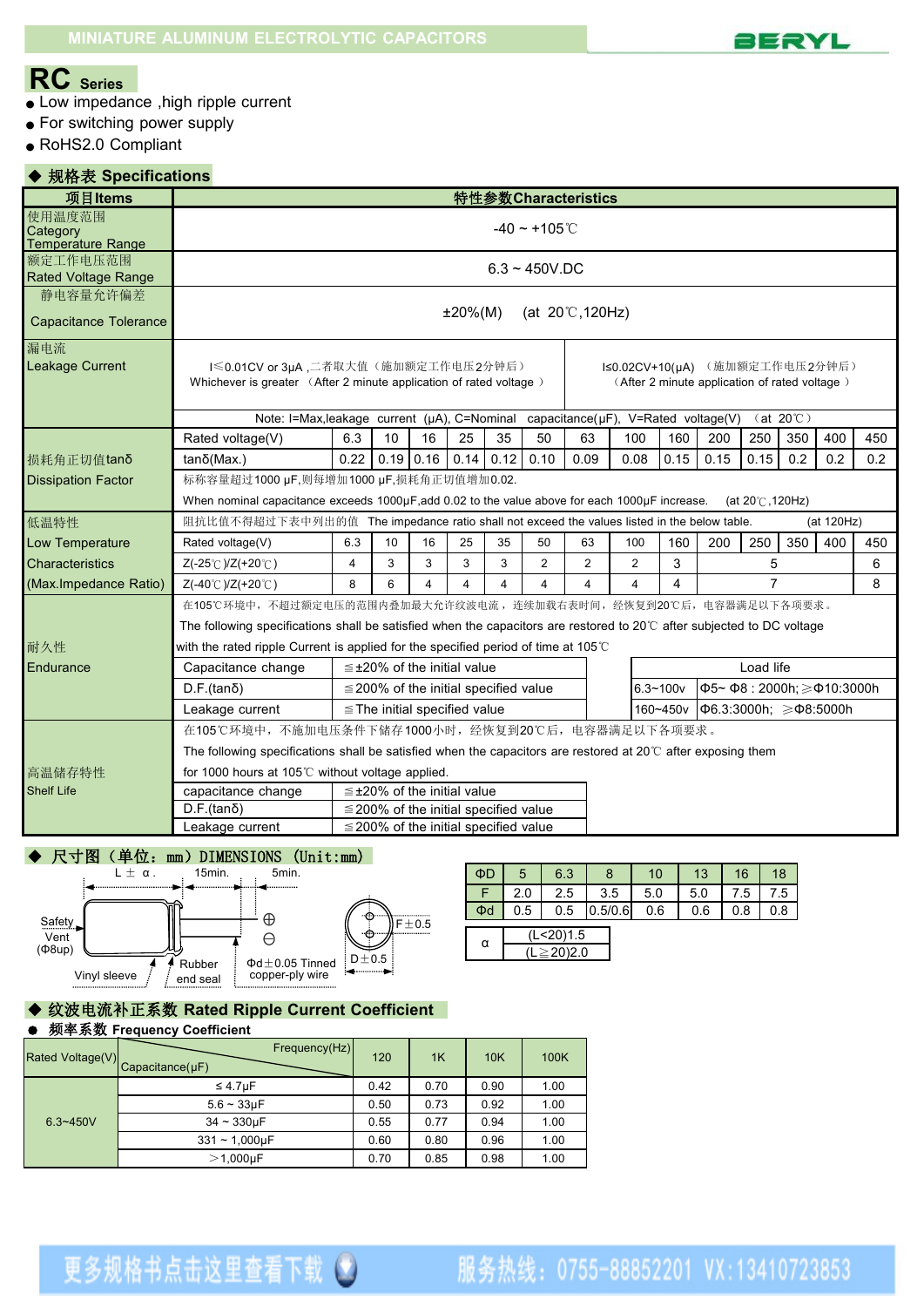

## **RC Series**

### ◆ 标准品一览表**Standard Ratings**

|            |           |                  | Impedance       | Rated ripple |            |           |                 | Impedance       | Rated ripple               |            |           |                 | Impedance       | Rated ripple     |
|------------|-----------|------------------|-----------------|--------------|------------|-----------|-----------------|-----------------|----------------------------|------------|-----------|-----------------|-----------------|------------------|
| <b>WV</b>  | Cap.      | <b>Case Size</b> | $(\Omega)$ Max. | current      | <b>WV</b>  | Cap.      | <b>Size</b>     | $(\Omega)$ Max. | current                    | <b>WV</b>  | Cap.      | <b>Size</b>     | $(\Omega)$ Max. | current          |
| $(V_{dc})$ | $(\mu F)$ | ΦD×L<br>(mm)     | $20^{\circ}$    | (mArms)      | $(V_{dc})$ | $(\mu F)$ | ΦD×L<br>(mm)    | $20^{\circ}$    | (mArms)<br>$105^{\circ}$ C | $(V_{dc})$ | $(\mu F)$ | ΦD×L<br>(mm)    | $20^{\circ}$    | (mArms)<br>105°C |
|            |           |                  | /100kHz         | 105℃/100KHz  |            |           |                 | /100kHz         | /100KHz                    |            |           |                 | /100kHz         | /100KHz          |
|            | 33        | $5 \times 11$    | 1.0             | 100          | 16         | 10,000    | 18×40           | 0.015           | 3,810                      |            | 68        | $8 \times 12$   | 0.630           | 330              |
|            | 47        | $5 \times 11$    | 1.0             | 125          |            | 4.7       | $5 \times 11$   | 2.8             | 80                         |            | 100       | $8 \times 12$   | 0.520           | 490              |
|            | 100       | $5 \times 11$    | 0.550           | 165          |            | 6.8       | $5 \times 11$   | 2.5             | 95                         |            | 150       | $10 \times 13$  | 0.300           | 650              |
|            | 150       | $5 \times 11$    | 0.500           | 200          |            | 10        | 5×11            | 1.5             | 125                        |            | 220       | $10\times 16$   | 0.088           | 820              |
|            | 220       | $6.3 \times 11$  | 0.450           | 250          |            | 22        | $5 \times 11$   | 0.900           | 140                        | 50         | 330       | $10\times20$    | 0.073           | 930              |
|            | 330       | $6.3 \times 11$  | 0.260           | 295          |            | 33        | $5 \times 11$   | 0.900           | 150                        |            | 470       | 13×20           | 0.072           | 1,230            |
|            | 470       | $8 \times 12$    | 0.180           | 410          |            | 47        | $5 \times 11$   | 0.500           | 160                        |            | 680       | $13\times25$    | 0.070           | 1,450            |
|            | 680       | $8 \times 16$    | 0.140           | 580          |            | 68        | $6.3 \times 11$ | 0.420           | 180                        |            | 820       | 16×26           | 0.070           | 1,550            |
| 6.3        | 820       | $8\times20$      | 0.120           | 680          |            | 100       | $6.3 \times 11$ | 0.250           | 220                        |            | 1,000     | 16×26           | 0.070           | 1,960            |
|            | 1,000     | $10 \times 13$   | 0.090           | 730          |            | 150       | $8 \times 12$   | 0.220           | 330                        |            | 0.47      | $5 \times 11$   | 6.0             | 68               |
|            | 2,200     | 13×20            | 0.045           | 1,455        | 25         | 220       | $8\times 12$    | 0.200           | 450                        |            | 1.0       | $5 \times 11$   | 5.5             | 80               |
|            | 3,300     | $13\times25$     | 0.038           | 1,650        |            | 330       | $10 \times 13$  | 0.090           | 670                        |            | 2.2       | $5 \times 11$   | 4.5             | 90               |
|            | 4,700     | $16\times26$     | 0.030           | 2,310        |            | 470       | $10\times 16$   | 0.068           | 950                        |            | 3.3       | $5 \times 11$   | 4.0             | 95               |
|            | 6,800     | 16×32            | 0.017           | 2,880        |            | 680       | $10\times20$    | 0.055           | 1,100                      |            | 4.7       | 5×11            | 3.0             | 110              |
|            | 10,000    | 16×36            | 0.017           | 3,160        |            | 820       | $10\times20$    | 0.050           | 1,250                      |            | 6.8       | $5 \times 11$   | 2.8             | 120              |
|            | 15,000    | 18×36            | 0.015           | 3,690        |            | 1,000     | 13×20           | 0.045           | 1,450                      |            | 10        | $5 \times 11$   | 2.0             | 145              |
|            | 22        | $5 \times 11$    | 1.0             | 100          |            | 2,200     | 16×32           | 0.022           | 2,520                      |            | 22        | $6.3 \times 11$ | 1.0             | 220              |
|            | 33        | $5 \times 11$    | 1.0             | 125          |            | 3,300     | 18×36           | 0.019           | 3,020                      |            | 33        | $6.3 \times 11$ | 0.900           | 250              |
|            | 47        | $5 \times 11$    | 1.0             | 150          |            | 4,700     | 18×36           | 0.015           | 3,720                      | 63         | 47        | $8 \times 12$   | 0.850           | 305              |
|            | 100       | $5 \times 11$    | 0.500           | 165          |            | 6,800     | 18×40           | 0.034           | 4,087                      |            | 68        | $8 \times 12$   | 0.700           | 365              |
|            | 150       | $6.3 \times 11$  | 0.450           | 220          |            | 4.7       | $5 \times 11$   | 4.2             | 110                        |            | 100       | $10 \times 13$  | 0.270           | 535              |
|            | 220       | $6.3 \times 11$  | 0.350           | 275          |            | 6.8       | $5 \times 11$   | 2.8             | 120                        |            | 150       | $10 \times 16$  | 0.220           | 650              |
|            | 330       | $8 \times 12$    | 0.180           | 470          |            | 10        | $5 \times 11$   | 1.2             | 135                        |            | 220       | 10×20           | 0.130           | 860              |
| 10         | 470       | $8 \times 12$    | 0.120           | 560          |            | 22        | 5×11            | 0.800           | 150                        |            | 330       | 13×20           | 0.090           | 1,010            |
|            | 680       | $10 \times 13$   | 0.100           | 710          |            | 33        | $5 \times 11$   | 0.500           | 180                        |            | 470       | $13\times25$    | 0.087           | 1,520            |
|            | 820       | $10 \times 16$   | 0.080           | 850          |            | 47        | $6.3 \times 11$ | 0.400           | 220                        |            | 680       | 16×26           | 0.065           | 1,700            |
|            | 1,000     | $10\times 16$    | 0.068           | 1,050        |            | 68        | $6.3 \times 11$ | 0.300           | 250                        |            | 1,000     | 16×32           | 0.036           | 2,270            |
|            | 2,200     | 13×20            | 0.038           | 1,670        |            | 100       | $6.3 \times 11$ | 0.230           | 286                        |            | 0.47      | $5 \times 11$   | 8.0             | 68               |
|            | 3,300     | $13 \times 25$   | 0.030           | 1,950        | 35         | 150       | $8\times12$     | 0.180           | 550                        |            | 1.0       | 5×11            | 6.0             | 80               |
|            | 4,700     | $16 \times 26$   | 0.022           | 2,310        |            | 220       | $10 \times 13$  | 0.090           | 730                        |            | 2.2       | 5×11            | 5.5             | 90               |
|            | 6,800     | $16 \times 32$   | 0.020           | 3,050        |            | 330       | $10 \times 16$  | 0.068           | 860                        |            | 3.3       | $5 \times 11$   | 4.5             | 95               |
|            | 10,000    | 18×36            | 0.016           | 3,250        |            | 470       | $10\times 20$   | 0.052           | 1,056                      |            | 4.7       | $6.3 \times 11$ | 4.0             | 130              |
|            | 10        | $5 \times 11$    | 2.0             | 125          |            | 680       | 13×20           | 0.045           | 1,250                      |            | 6.8       | $6.3 \times 11$ | 3.8             | 145              |
|            | 22        | $5 \times 11$    | 1.0             | 150          |            | 820       | 13×20           | 0.040           | 1,400                      |            | 10        | $6.3 \times 11$ | 3.2             | 180              |
|            | 33        | $5 \times 11$    | 1.0             | 150          |            | 1,000     | $13\times25$    | 0.031           | 1,870                      | 100        | 22        | $8\times 12$    | 2.5             | 285              |
|            | 47        | $5 \times 11$    | 0.500           | 150          |            | 2,200     | 16×32           | 0.019           | 2,530                      |            | 33        | $10 \times 13$  | 2.0             | 385              |
|            | 100       | $6.3 \times 11$  | 0.250           | 220          |            | 3,300     | 18×36           | 0.025           | 3,390                      |            | 47        | $10\times 16$   | 1.5             | 510              |
|            | 150       | $6.3 \times 11$  | 0.220           | 300          |            | 4,700     | 18×40           | 0.016           | 4,130                      |            | 68        | $10\times20$    | 1.0             | 600              |
|            | 220       | $8\times12$      | 0.180           | 410          |            | 0.47      | $5\times11$     | 6.0             | 68                         |            | 100       | 13×20           | 0.800           | 900              |
| 16         | 330       | $8 \times 12$    | 0.160           | 470          |            | 1.0       | $5\times11$     | 5.0             | 80                         |            | 150       | $13 \times 25$  | 0.650           | 1,250            |
|            | 470       | $10 \times 13$   | 0.090           | 740          |            | 2.2       | $5 \times 11$   | 4.0             | 90                         |            | 220       | 16×26           | 0.090           | 1,450            |
|            | 680       | $10\times 16$    | 0.075           | 800          |            | 3.3       | $5 \times 11$   | 3.2             | 95                         |            | 330       | 16×32           | 0.090           | 1,550            |
|            | 820       | $10\times20$     | 0.065           | 1,050        | 50         | 4.7       | $5 \times 11$   | 2.7             | 110                        |            | 470       | 18×36           | 0.060           | 1,980            |
|            | 1,000     | $10\times20$     | 0.052           | 1,230        |            | 6.8       | $5\times11$     | 2.5             | 120                        |            |           |                 |                 |                  |
|            | 2,200     | $13 \times 25$   | 0.032           | 1,960        |            | 10        | $5 \times 11$   | 2.0             | 145                        |            |           |                 |                 |                  |
|            | 3,300     | $16 \times 26$   | 0.022           | 2,520        |            | 22        | $5 \times 11$   | 1.5             | 170                        |            |           |                 |                 |                  |
|            | 4,700     | 16×32            | 0.019           | 3,020        |            | 33        | $6.3 \times 11$ | 1.0             | 220                        |            |           |                 |                 |                  |
|            | 6,800     | $18 \times 36$   | 0.015           | 3,720        |            | 47        | $6.3 \times 11$ | 0.800           | 260                        |            |           |                 |                 |                  |